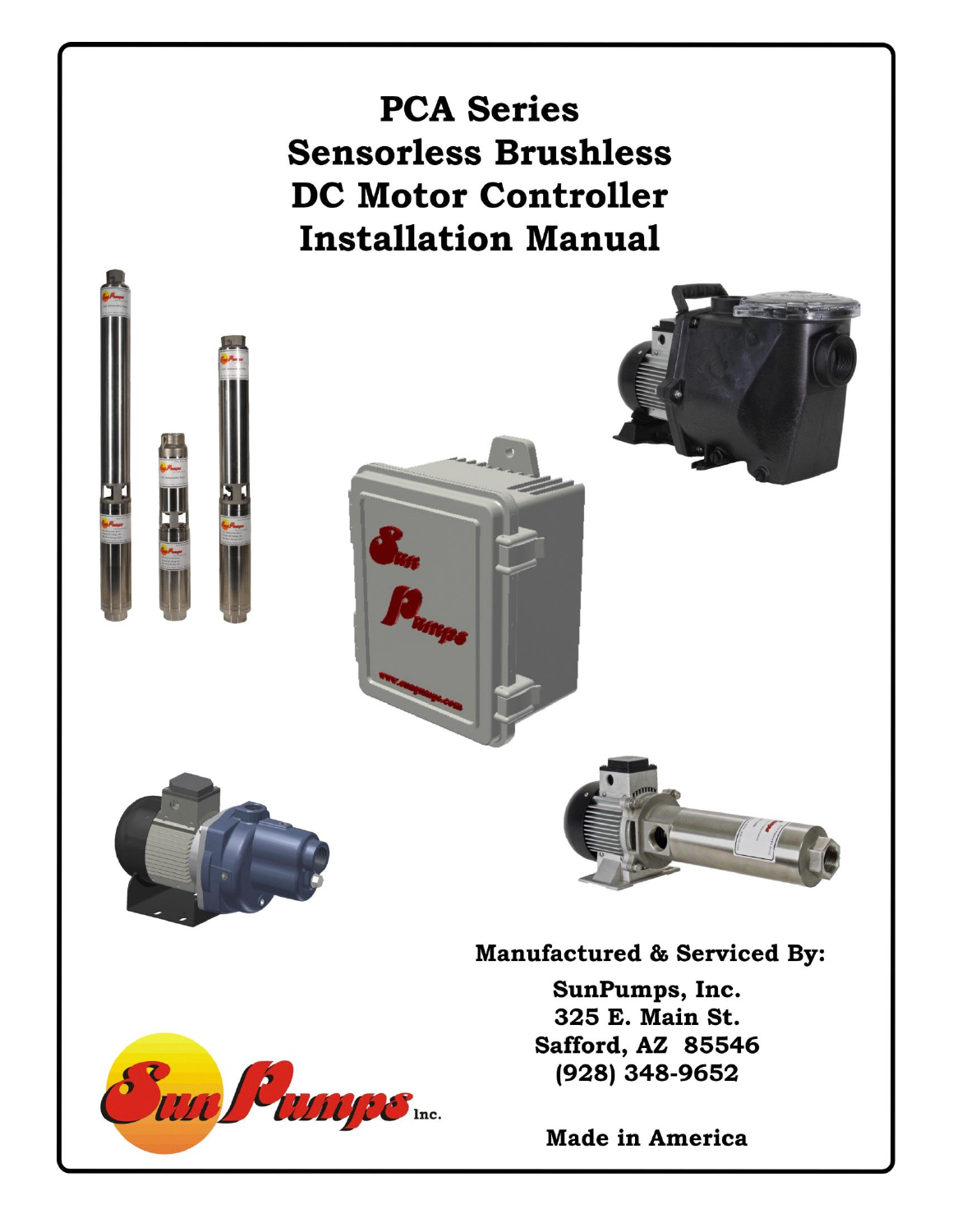# **Table of Contents**

|                                                                                                                                                                                             | 1.0 |
|---------------------------------------------------------------------------------------------------------------------------------------------------------------------------------------------|-----|
| Table 1: Controller Electrical Specifications                                                                                                                                               | 2.0 |
|                                                                                                                                                                                             | 2.1 |
|                                                                                                                                                                                             | 2.2 |
|                                                                                                                                                                                             | 3.0 |
|                                                                                                                                                                                             | 3.1 |
|                                                                                                                                                                                             | 3.2 |
| Figure 1: Controller Wiring Diagram (Power Connections)<br>Figure 2: Controller Wiring Diagram (Auxiliary)<br>Figure 3: Dip Switch Settings                                                 | 3.3 |
|                                                                                                                                                                                             | 3.4 |
| Over-Current Shut-Down Circuit<br><b>Sensor Low Water Cutoff</b><br><b>Remote Switch</b><br>Low Water Shut-Down Circuit<br>Low Power Shut-Down Circuit<br><b>Output Power Limit Circuit</b> | 3.5 |
| Controller does not turn on<br>Controller turns on but pump does not run<br>Pump is running but the output is low<br>Pump draws excessive current<br><b>Before Calling Sun Pumps</b>        |     |
|                                                                                                                                                                                             | 4.1 |
| Pump Controller Dimensions and Weights                                                                                                                                                      | 5.0 |
|                                                                                                                                                                                             | 6.0 |

**Phone (928) 348-9652 Fax (928) 348-9653**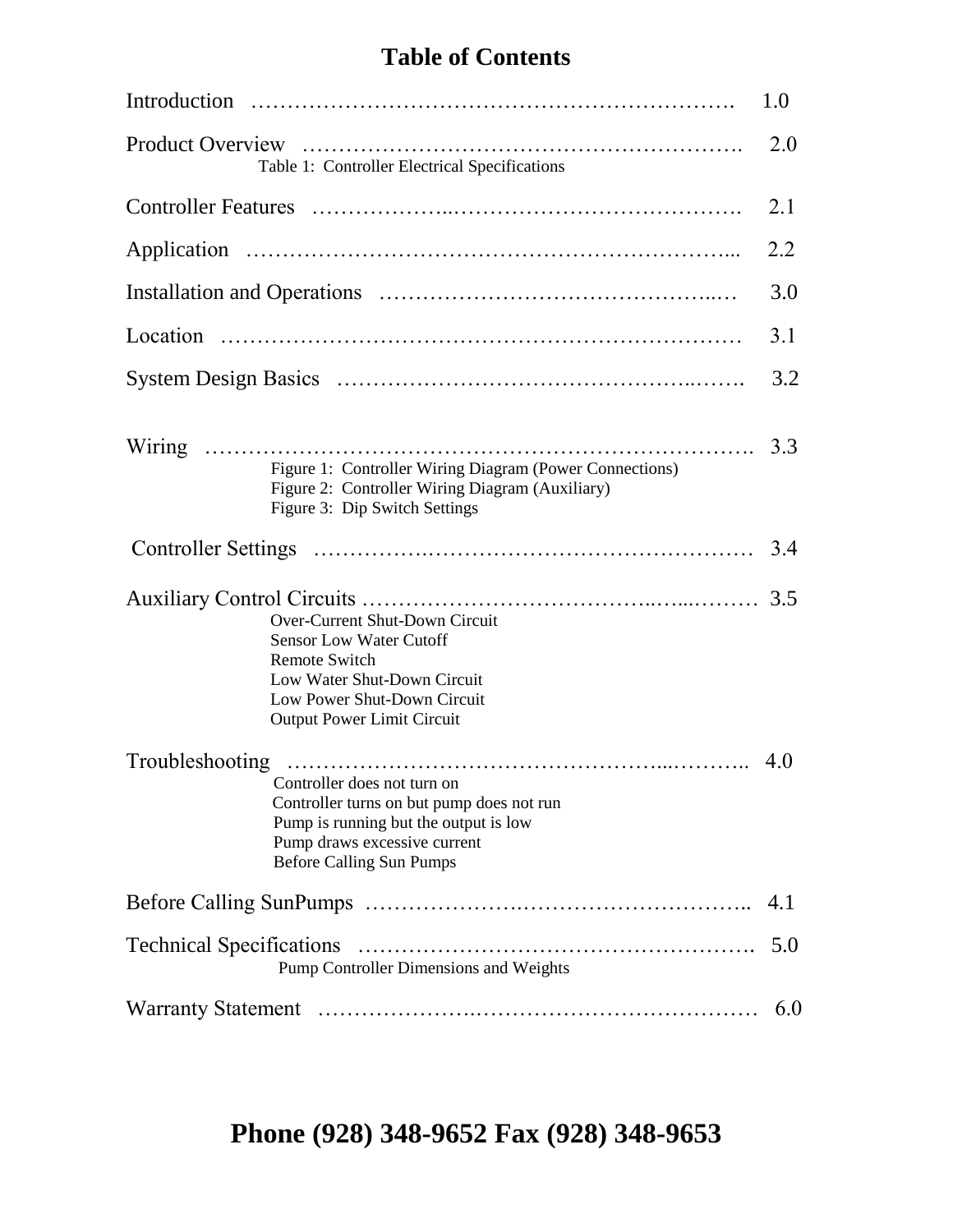## **1.0 Introduction**

Thank you for selecting a SunPumps solar pump system. The PCA series pump controller is the key component to a high quality solar powered pumping systems. Their stand-alone, pollution free and low noise operation makes them an ideal solution for remote homes, wildlife and stock watering problems without violating the environment.

SunPumps series PCA series brushless DC pump controller will work with any of SunPumps solar powered pumps with the sensorless brushless DC motors as long as you match the controller voltage range to the pump voltage requirements.

The PCA-series controllers are micro-processor-based, solid-state DC power converters designed as the interface between a solar module array and a SunPumps sensorless brushless DC pump motor. The purpose of the controller is provide commutation for the motor and to maximize the total daily water output while providing protection for the pump as well as providing an interface with other related pumping system equipment.

**Although these PCA series pump controllers are easy to install, please read this manual to become familiar with the controller features, functions, connection points and various configurations. For future reference, keep this manual and other relevant product information in a safe place.**

# *PRECAUTIONS*

- **Safety First Always understand what you are doing when working with any form of electricity. Guessing at something is not worth the potential of product damage and/or severe personal injury.**
- **Shut down all power when working on the system**.
- **Do not attempt to feed live wires into the PC-series controller or product damage and/or personal injury may result.**
- **Do not exceed the voltage and power rating of the controller**.
- **Do not splash water on the controller when the cover is open**.
- **Mount the controller in a shaded, well vented**, *vertical* **position**.
- **Installation of this system should be done by a licensed Solar Pump Contractor.**

## **2.0 Product Overview**

SunPumps PCA series controllers were primarily designed for the 60V and 120V permanent magnet, sensorless brushless DC motors. When properly installed and configured, the unique features incorporated into this standalone system will automatically control and protect your pump system permitting many years of dependable, trouble free service. SunPumps has two versions of this controller. The differences between the versions are certain set points and electrical characteristics which are detailed in the table on the next page.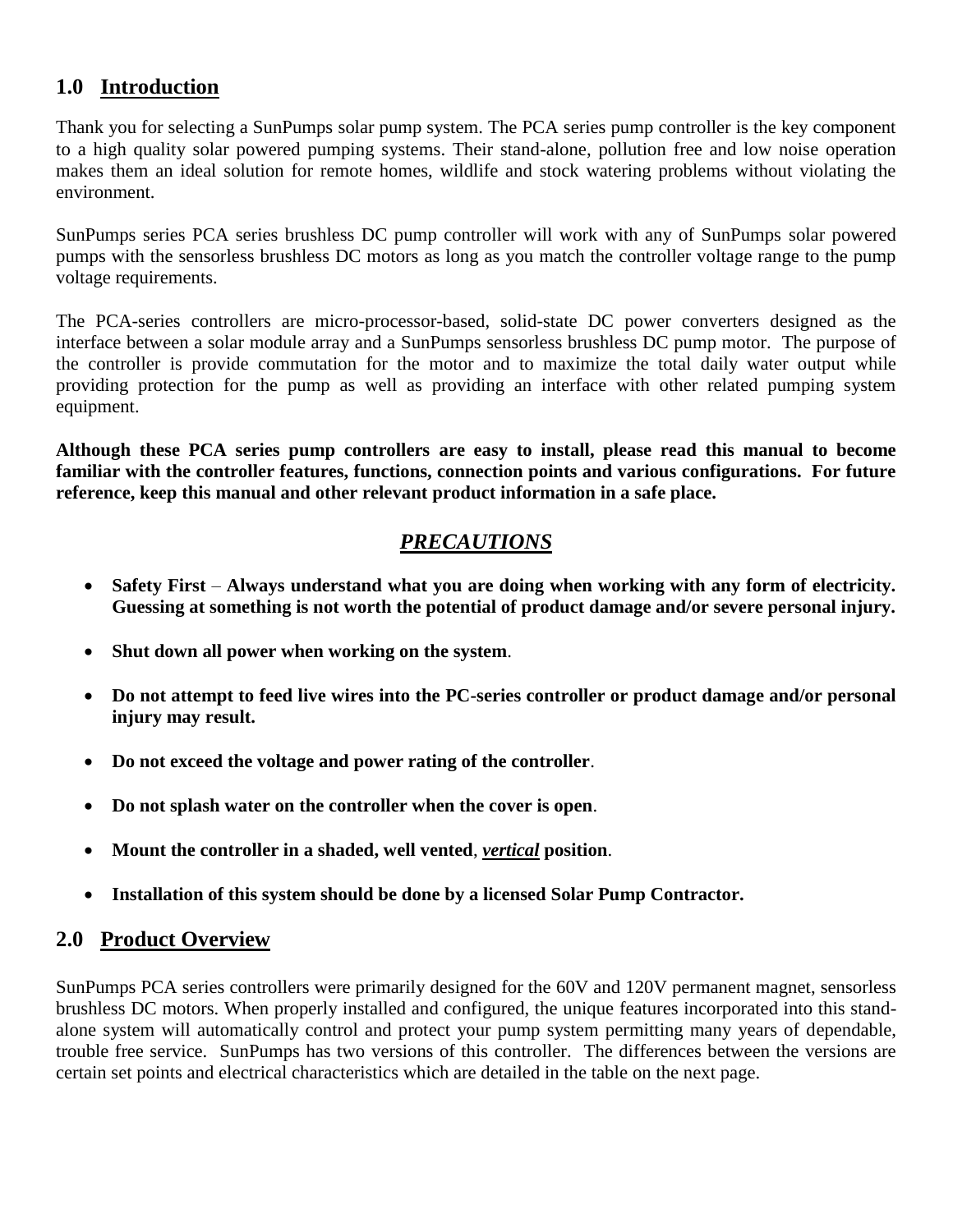| таніс т                 |                |               |              |              |               |               |               |
|-------------------------|----------------|---------------|--------------|--------------|---------------|---------------|---------------|
| <b>Controller Model</b> | Min            | <b>Max</b>    | Min          | <b>Max</b>   | Low           | Low           | <b>Nomina</b> |
|                         | <b>Voltage</b> | <b>Voltag</b> | <b>Power</b> | <b>Power</b> | Water         | Water         |               |
|                         |                | e             |              |              | <b>Cutoff</b> | <b>Cutoff</b> | Voltage       |
|                         |                |               |              |              | Min           | <b>Max</b>    |               |
| $PCA-60BLS-M22$         | 30 V           | 100 V         | Set by       | 840 W        | 50 W          | 300 W         | 60V           |
|                         |                |               | <b>LWC</b>   |              |               |               |               |
| $PCA-120BLS-M22$        | 90 V           | 200 V         | Set by       | 1500 W       | 50 W          | 500 W         | 120 V         |
|                         |                |               | <b>LWC</b>   |              |               |               |               |

 $1$ Min Voltage is the minimum voltage which the unit must see in order to start the pump. If this voltage is not obtained, the unit will not attempt to start the pump. Voltages lower than this will not hurt the unit.

 $2$ Both controller models have the same operating features, functionality and setup. Voltage and power tolerances are the only differences of concern to the end user. This manual will only differentiate when necessary for clarity.

## **2.1 Controller Features**

**Table 1**

- **1.** Current boosting for matching the load requirements of the pump.
- **2.** Voltage regulation of the solar electric array at its maximum power point.
- **3.** Over-current protection via integrated electronic circuit breaker.
- **4.** Reverse polarity protection (10 amperes maximum) on the input terminals.
- **5.** Voltage and current limiting to pump motor.
- **6.** Transient protection and surge suppression.
- **7.** Adjustable pump motor voltage control for precision output flow.
- **8.** System ON/OFF switch.
- **9.** LED indicators; 1. Power In, 2. Motor Run, 3. MPPT, 4. RS Stop, 5. Low Power, 6. Over-Current, 7. Fault Condition.
- **10.** Weather resistant cast aluminum enclosure with hinged door.
- **11.** Rising clamp screw terminal blocks no fork terminals required.
- **12.** Remote switch interface float switch or remote shutdown –Normally Open or Normally Closed user selectable.
- **13.** Sensor and sensor less "Low Water Cutoff" circuit
- **14.** Low Power Shut Down circuit

## **2.2 Application**

The only application the PCA series controllers are designed for is the interface between a solar module array or battery bank and a sensorless brushless DC motor as well as various peripheral pump system signal devices.

*No other applications or DC power sources are recommended or warranted unless written approval is provided by the SunPumps factory***.**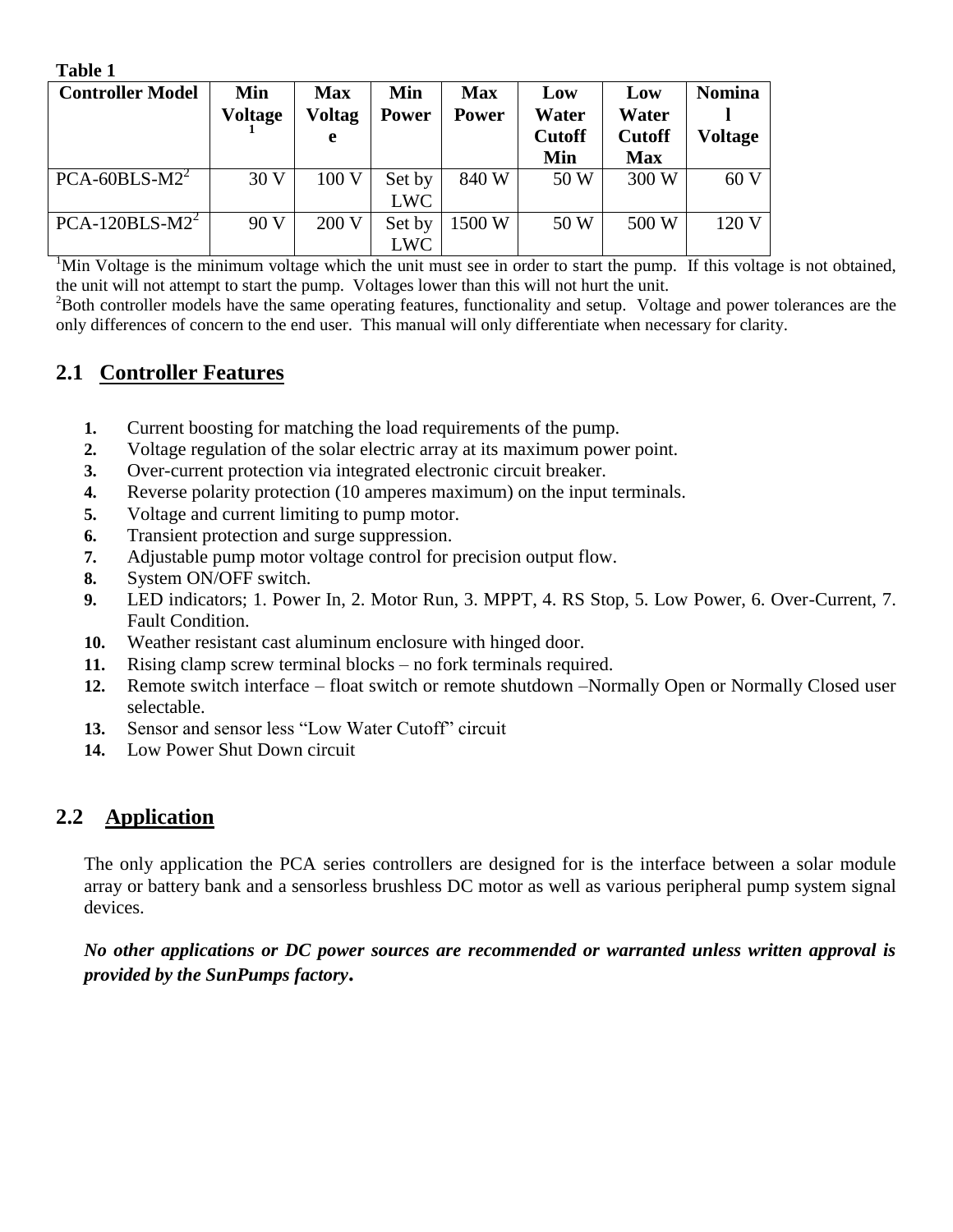# **3.0 Installation and Operation**

The following sections are outlined in a step-by-step format to guide you through the installation of a PCA series controller. **Before installing any system, read all product manuals and review all system components to become familiar with the physical and electrical layout.** Check all equipment for any product damage. Refer to applicable figure(s) as a guide during the installation. Controller door must be closed during normal operation.

## *Warning*

*Reverse polarity on a panel system capable of producing over 10 amps will result in non-warranted product damage. Please check polarity before connecting power to the controller.*

## **3.1 Location**

As the majority of system installations vary greatly, only general comments can be made as to location. Prior to installing the system, it is suggested to make a system layout plan. During the system layout, take into consideration any potential shading of the solar electric modules, wire runs, wire size, conduit runs, trenching, controller accessibility, tank location, pump head etc.. Shading even a small portion of the array can reduce the output of the entire array and thus reduce or completely stop the output of the pump. There is no substitute for a good plan!

The PC-series controller can either be mounted indoors or outdoors. Locate all system equipment as close as possible to each other. Generally the controller is mounted on the north side of a pole which has solar electric modules mounted on top of it. The controller must be mounted in a vertical position for proper cooling and to keep the electronics dry. This general physical layout is conducive to clean installation aesthetically and electrically.

## *3.2 System Design Basics (Read carefully before installation)*

- **1.** For optimum pump performance make sure that the wire is sized properly for the length of run between the pump and the solar modules. Wire sized too small will cause a decreased output from the pump. Keep the distance from the solar modules to the pump as short as possible. Refer to a DC wire loss chart for proper sizing. It is recommended to keep the voltage drop under 3%.
- **2.** Never install the controller in direct sunlight. Direct sunlight on the controller may cause over-heating of the controller.
- **3.** Never lay the controller on the ground or mount the controller in a horizontal position. The controller should be mounted in a vertical position only. A convenient place to mount the controller is on the north side (shaded side) of the solar module array.
- **4.** The controller should be grounded to the pump motor housing, the frame of the solar modules and to an 8-foot ground rod. If the well casing is steel it may be used as the ground rod. Drill and tap a hole in the casing or weld a bolt to the casing for the ground lug. Use only a copper lug to attach the ground wire. The cemented support structure pole will not provide an adequate ground. Do not ground the positive or negative electrical wires.
- **5.** Do not ground the positive or negative electrical wires.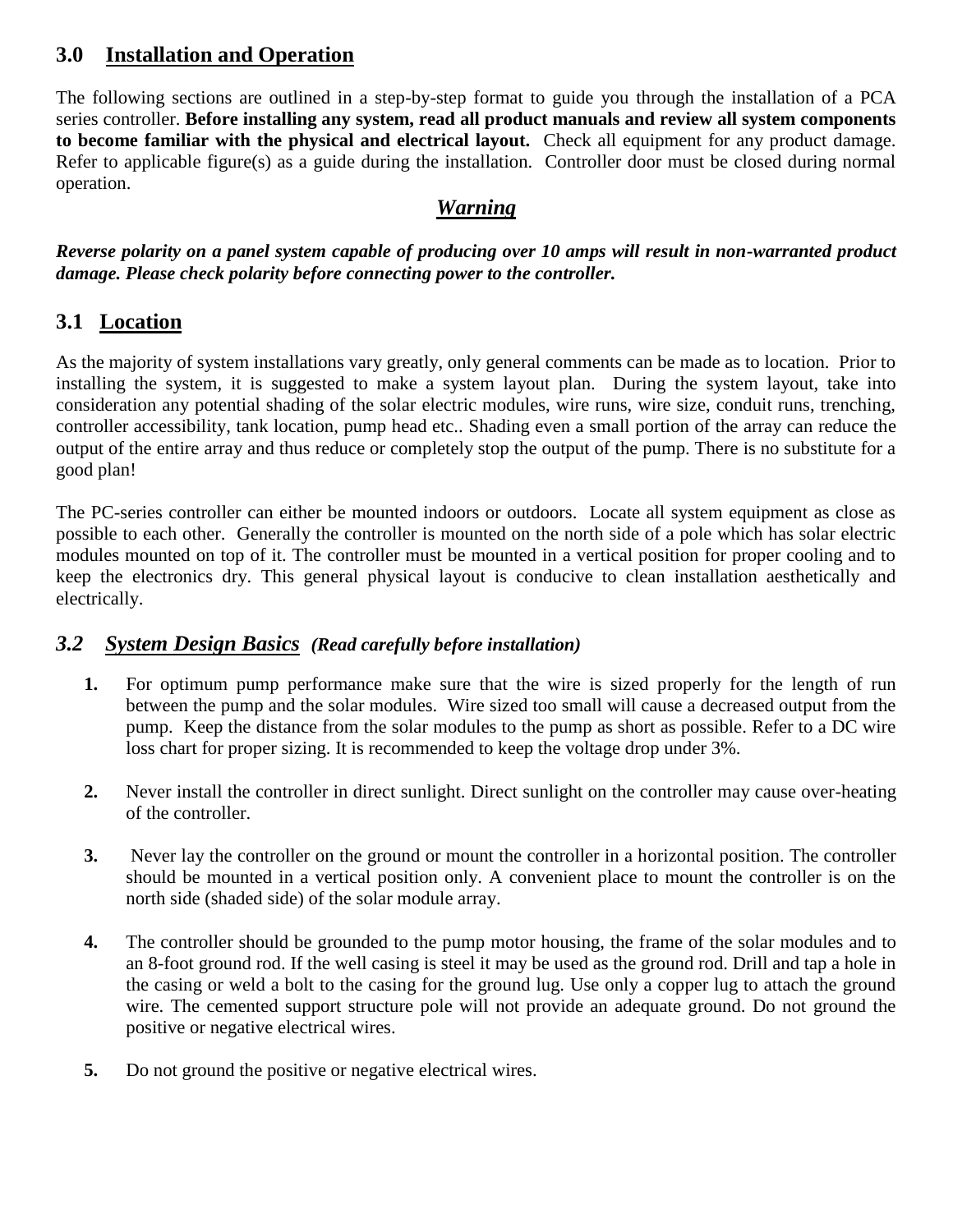# **3.3 Wiring**

Prior to connecting any wires to the controller make sure you have a system wiring diagram to use as a reference. Generic system wiring diagrams are included in this manual for your convenience. **(See Figures 2 and 3)** Guessing at polarity and connection points is not worth the risk of potential product damage and/or personal injury.

Ensure the wire sizes are of adequate diameter (gauge) to minimize voltage drop. Please refer to a DC voltage loss table or call your SunPumps dealer for assistance.

All other system equipment should be installed before proceeding with wiring the controller. Double check polarity and wire termination tightness before powering up the system.

**CAUTION : Photovoltaic panels produce DC electricity when exposed to sunlight. Cover the panels with a blanket or with an opaque material before wiring. Install a disconnect switch between the solar modules and the controller.**

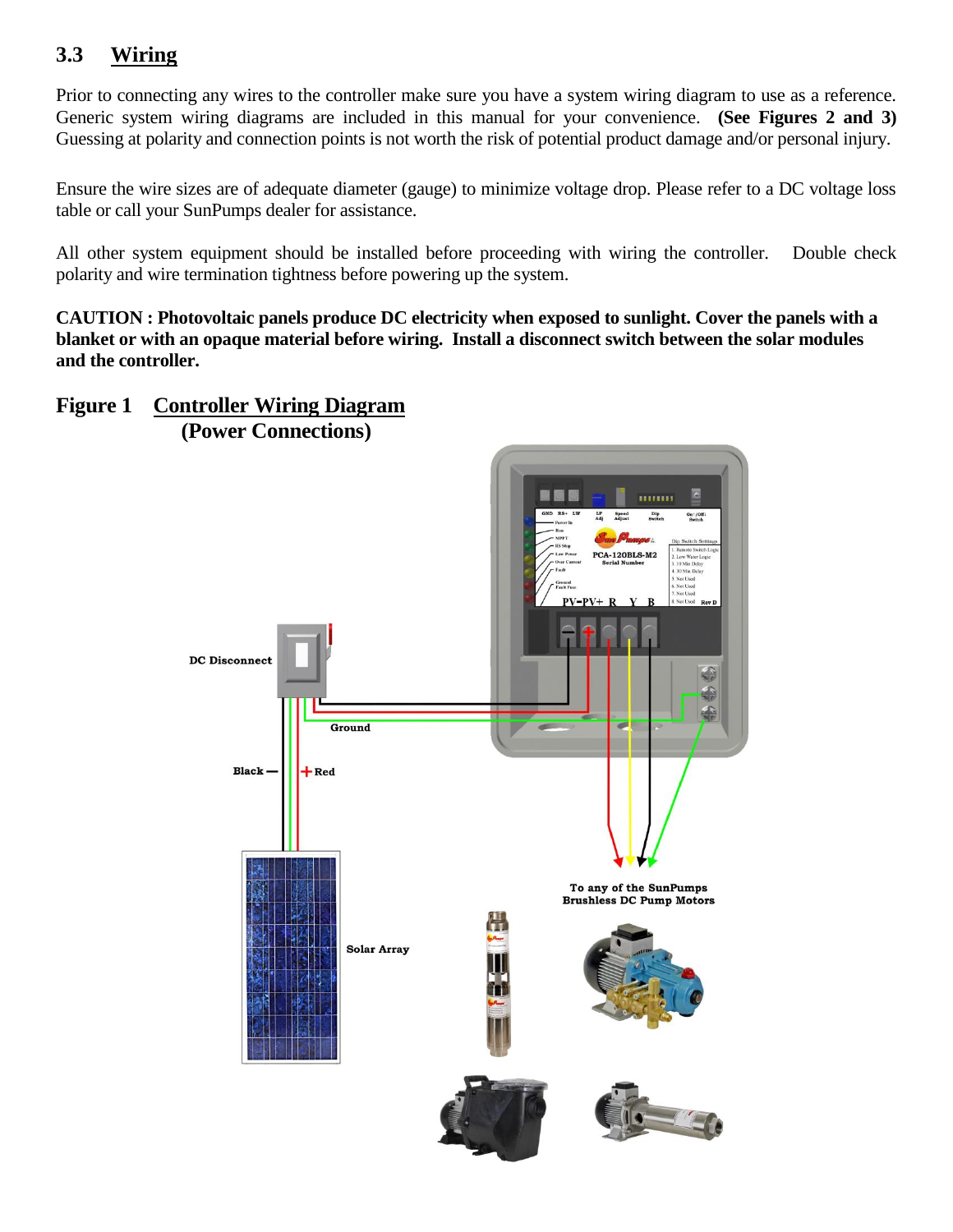Switch the controller to the OFF position.

- 1. Connect ground rod conductor to the controller chassis ground block (See Figure 2).
- 2. Connect solar module frame ground conductor and the pump ground conductor to controller chassis ground block (See Figure 2).
- 3. Connect pump motor leads to the lower terminal block. Red leg to "R", yellow leg to "Y" and black leg to "B" (See Figure 2).
- 4. Connect the DC source supply negative (-), black conductor to the controller terminal labeled "PV-". (NOTE: If a fused disconnect is used, the power should be connected to it first and then to the controller see Figure 2).
- 5. Connect the DC source supply positive  $(+)$ , red conductor to the controller terminal labeled "PV+". (NOTE: If a fused disconnect is used, the power should be connected to it first and then to the controller see Figure 2).
- 6. Connect the remote switch and the low water cutoff sensor to the upper terminal block (See Figure 3). Refer to the next section for "Remote Switch" and "Sensor Low Water Cutoff" connections and configuration (if applicable) and then return to this point.
- 7. At this point, all system components are installed and wired, double check conductor polarities, wire termination tightness and controller configuration. If you have a volt meter check the open circuit voltage and the module polarity before connecting power to the controller.
- 8. Turn the disconnect switch on. If the polarity is correct the red light will be on.
- 9. Turn the "ON/OFF" switch to the ON position. The system should be operational. If the system is not working refer to the "Troubleshooting" section.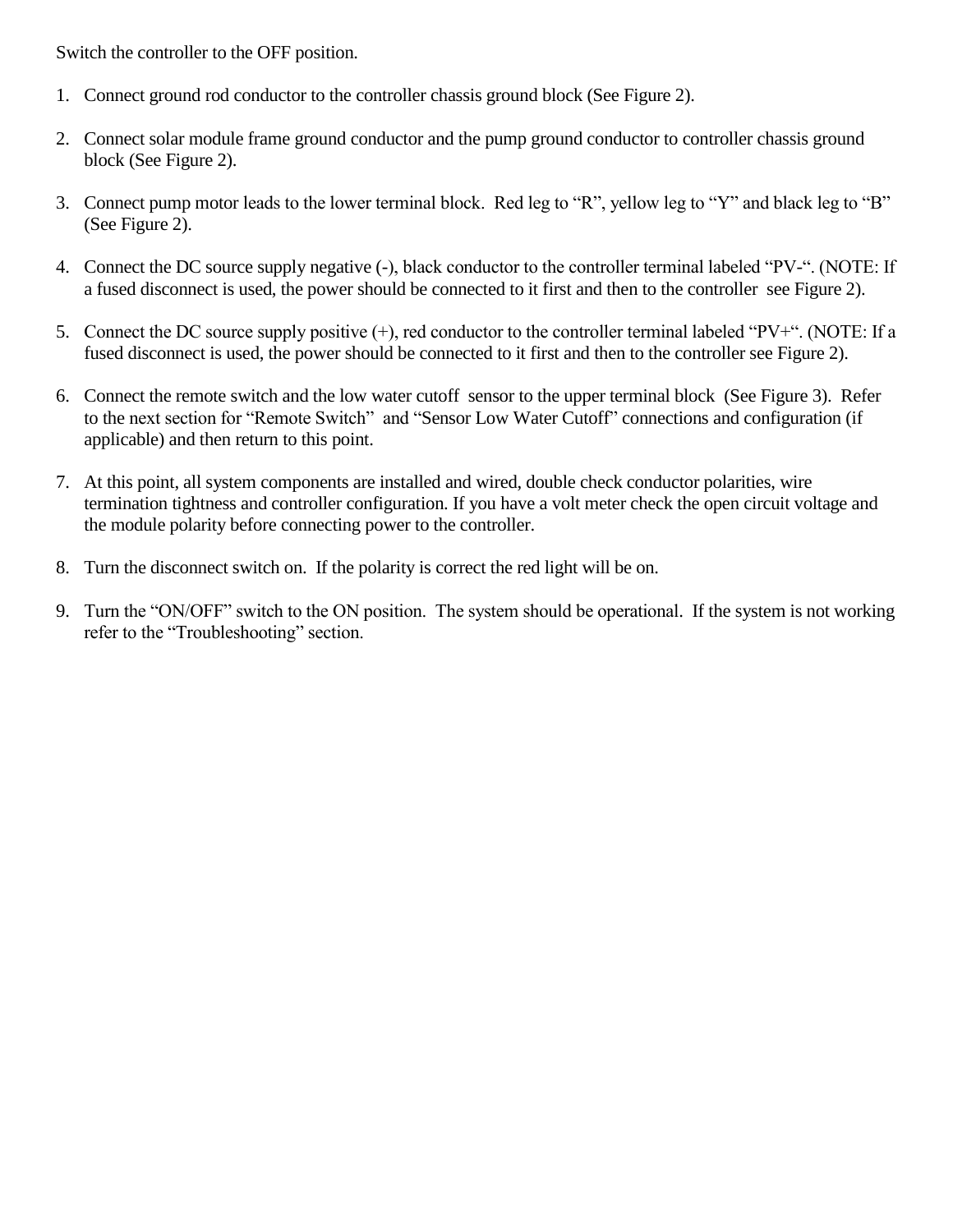# **Figure 2 Controller Wiring Diagram (Auxiliary)**

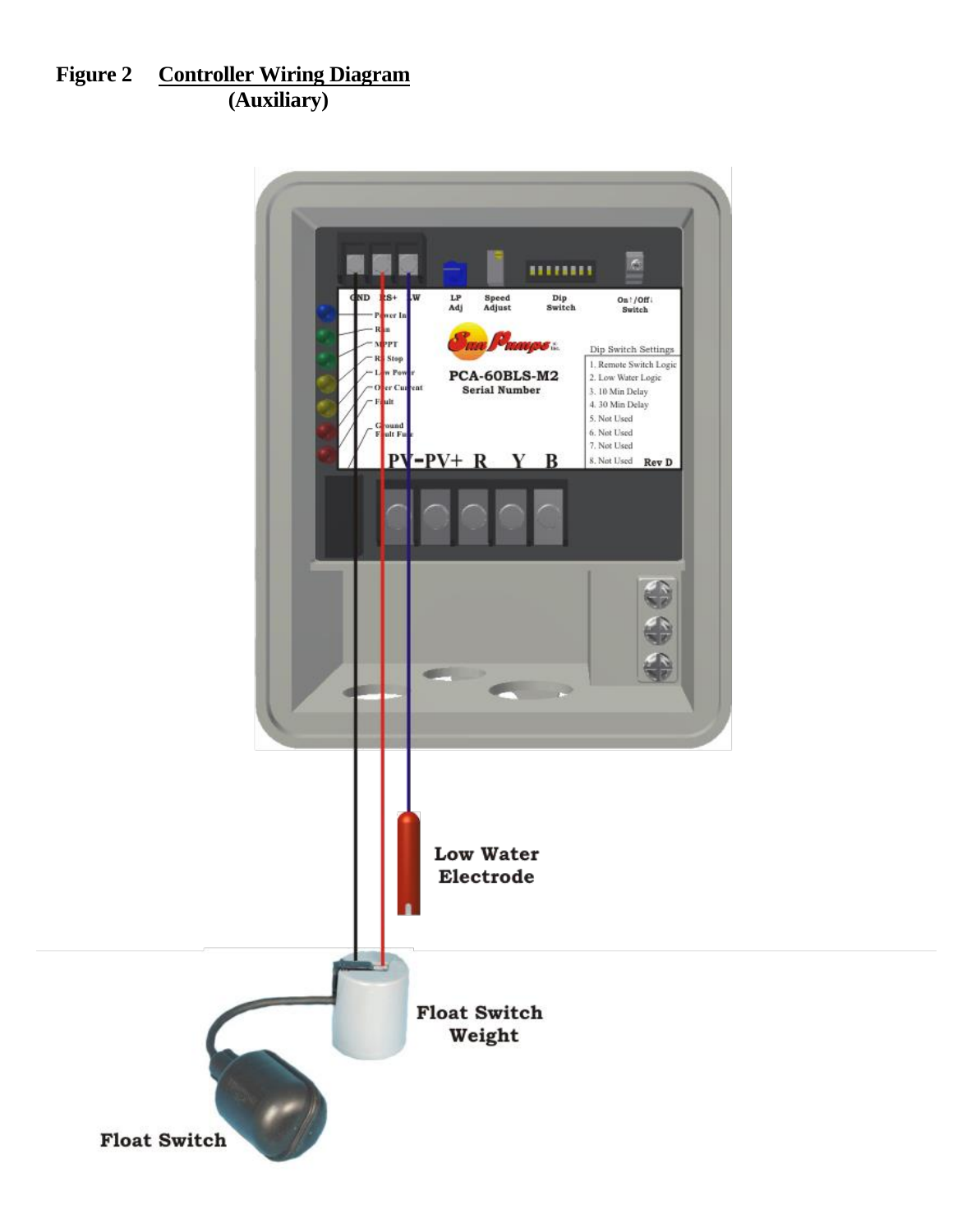



| <b>Switch</b><br><b>Number</b> | <b>Switch</b><br><b>Position</b> | <b>Description</b>     | <b>Function</b>                                     |            |  |
|--------------------------------|----------------------------------|------------------------|-----------------------------------------------------|------------|--|
|                                |                                  |                        |                                                     |            |  |
| 1                              | <b>OFF</b>                       | Remote Switch Logic    | Turns pump off when terminals connect.              |            |  |
| 1                              | <b>ON</b>                        | Remote Switch Logic    | Turns Pump on when terminals connect.               | <b>OFF</b> |  |
| $\overline{2}$                 | <b>OFF</b>                       | Low Water Cutoff Logic | Turns pump off when terminals connect.              | <b>OFF</b> |  |
| $\overline{2}$                 | ON                               | Low Water Cutoff Logic | Turns pump on when terminals connect.               | <b>OFF</b> |  |
| 3                              | ON                               | 10 Minute Delay        | Increases turn on delay to 10 minutes               | <b>OFF</b> |  |
| 4                              | <b>ON</b>                        | 30 Minute Delay        | Increases turn on delay to 30 minutes               |            |  |
| 5,6,7,8                        | <b>OFF</b>                       | Not used at this time. | Must be in the off position for proper<br>operation | <b>OFF</b> |  |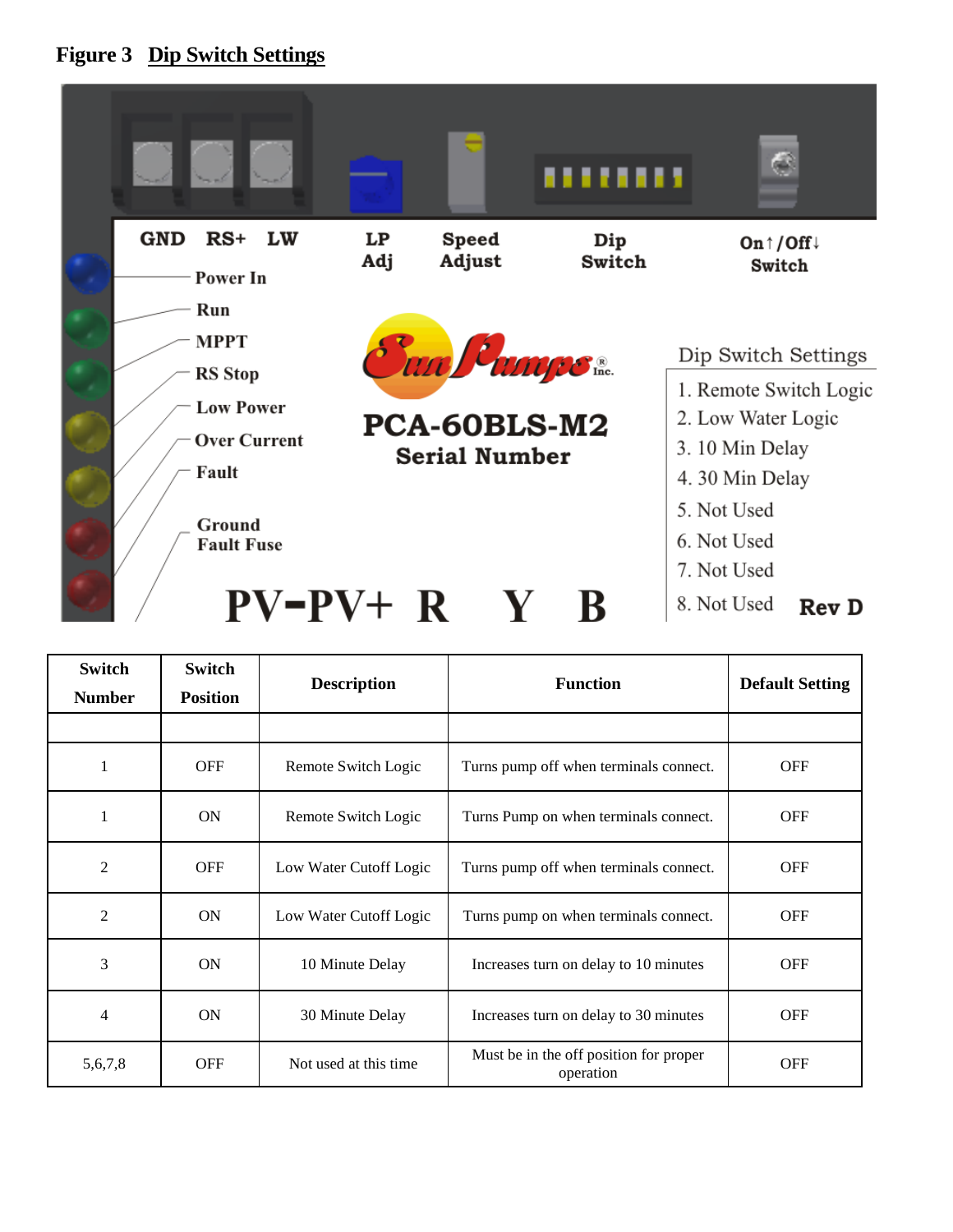# **3.4 Controller Settings**

The PCA series controllers have several settings (see figure 3). Most features include system configuration adjustments, some of which are user selectable by an eight position DIP-switch located on the face of the controller.

Switch 1 is the Remote Switch Logic. With this switch off (down), terminals "RS+" and "GND" must be connected to turn the controller off. With this switch on (up), terminals "RS+" and "GND" must be connected to turn the controller on.

Switch 2 is the Low Water Cutoff Logic. With this switch off (down), terminals "LW" and "GND" must be connected to turn the controller off. With this switch on (up), terminals "LW" and "GND" must be connected to turn the controller on.

Switches 3 and 4 are delay timer adjustments. The delay timer is used for the remote switch and the low water cutoff. This timer by default is set for one minute. Switch 3 will increase the timer to 10 minutes; Switch 4 will increase it to 30 minutes. See Remote Switch and Low Water Cutoff for more information.

Switches 5, 6, 7 and 8 are not used at this time and should remain down.

# **3.5 Auxiliary Control Circuits**

The auxiliary control circuits are configured and controlled with the "Dip Switches", "LP Adj.", "Speed Control" and the "RS", "LW" and "GND" terminals. (See Figure 3)

These circuits offer expanded capability and are described here. The remote switch control is for float switches (storage tank level), pressure switches or a remote system "ON/OFF" toggle switch. The motor speed control is for adjusting the flow rate of the pump. There is also the low water cutoff, low power shut down and over current protection circuits. See each corresponding detailed description below.

NOTE: **Use only "Shielded Wire" to run from the remote switch to the controller and the ground wire must be grounded to the controller side only.** Induced voltages from lightning storms or two-way radio transmissions could damage the controller.

# **Over-Current Shut Down Circuit**

The over-current shut down circuit will turn the controller off any time the current exceeds the current limit of the controller. When it turns the controller off it will remain off for 3 minutes and then turn on again. When it turns off an error light will light and the display will say Over-Current. When it turns on again, if it is still pulling excessive current it will continue to shut down for 3 minutes and try to restart.

# **Sensor Low Water Cutoff Circuit**

The sensor type low water cutoff circuit is designed as a safety feature to protect your pump from running dry or your tank from over flowing. The "LW" terminal of the controller should be attached to a low water sensor electrode which is mounted in your tank or well. The system can be used to detect low water or to detect high water depending on the position of switch 2 on the dip switch. When dip switch 2 is in the off position, the low water cutoff circuit expects not to touch water. If water comes into contact with it, and completes the circuit to ground, the pump will shut off until the water is removed and the delay timer times out. A three minute timeout is default for this feature but is modifiable by switches 3 and 4 to 10 or 30 minutes respectively. This timeout applies to remote switch and low water cutoff.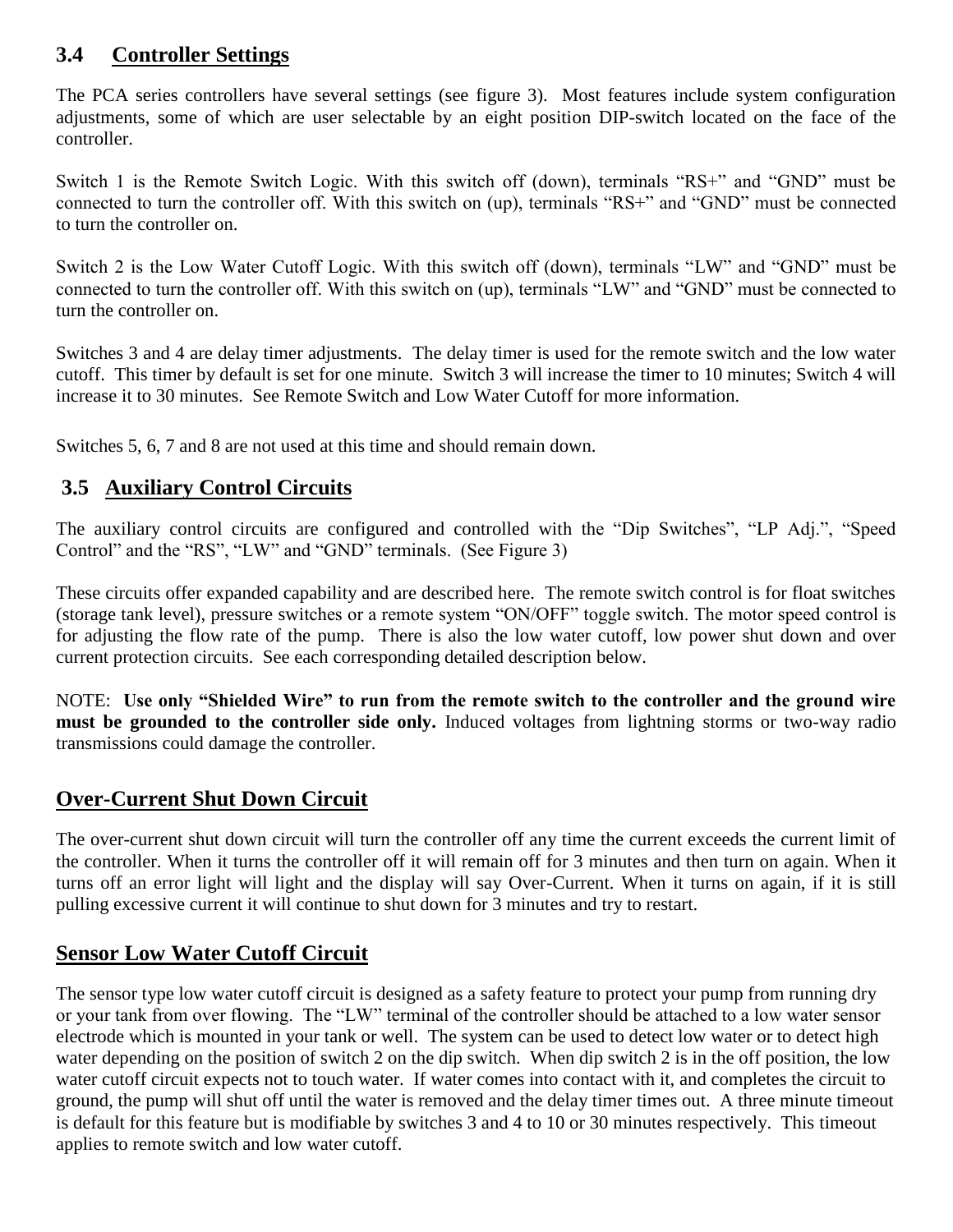## **Remote Switch**

The Remote Switch interface can serve as an automatic system shutdown when used with a water storage tank mounted float switch, a pressure switch or it can also serve as a manual system shutdown with a remote system ON/OFF toggle switch. The remote logic circuit allows the use of standard "Pump-Up or Pump Down" float switches. Please refer to the following operation scenarios for configuration options.

With switch number 1 in the *OFF* position, the controller is configured to accommodate a Normally Open (N.O.) float switch or remote toggle switch. In this configuration the controller will operate as follows:

#### **PUMP ON float switch open = water tank low = pump ON**

#### **PUMP OFF float switch closed = water tank high = pump OFF**

With switch number 1 in the *ON* position, the controller is configured to accommodate a Normally Closed (N.C.) float switch, pressure switch or remote toggle switch. In this configuration the controller will operate as follows:

#### **PUMP ON switch closed = water tank low = pump ON**

#### **PUMP OFF switch open = water tank high = pump OFF**

A one minute minimum timeout is default for this feature but is modifiable by switches 3 and 4 to 10 or 30 minutes respectively. At certain times the controller may be off for up to 14 minutes depending on various factors in the controller program. This timeout applies to remote switch and low water cutoff.

# **Low-Power Shut-Down/Sensorless Low Water Cut-Off Circuit (LPLW)**

The Low-Power Shut-Down/ Low Water Cut-Off Circuit (LPLW) turns the pump off any time the controller output power drops below a functional level. This may be caused by lack of power from the solar panels or from running out of water. This protects the pump in stall conditions and saves wear on the system when no or very little water is being pumped. This feature must be adjusted for your specific application.

This feature is always monitoring the output of the motor. If you are not interested in using this feature turn the "LP Adj" trim pot fully counter-clockwise. This will give the pump the minimum low power set point possible.

## **LPLW Adjustment**

The Low Water Cut-Off Circuit and the Low Power Shut-Down circuit are adjusted using the same trim pot labeled "LP Adj." on the controller. The default is the arrow pointing straight up. This is sufficient for most systems but adjustment will maximize the life and output of your system. Follow the steps below to adjust this feature.

1. Turn the "LP Adj." trim pot fully counter clockwise.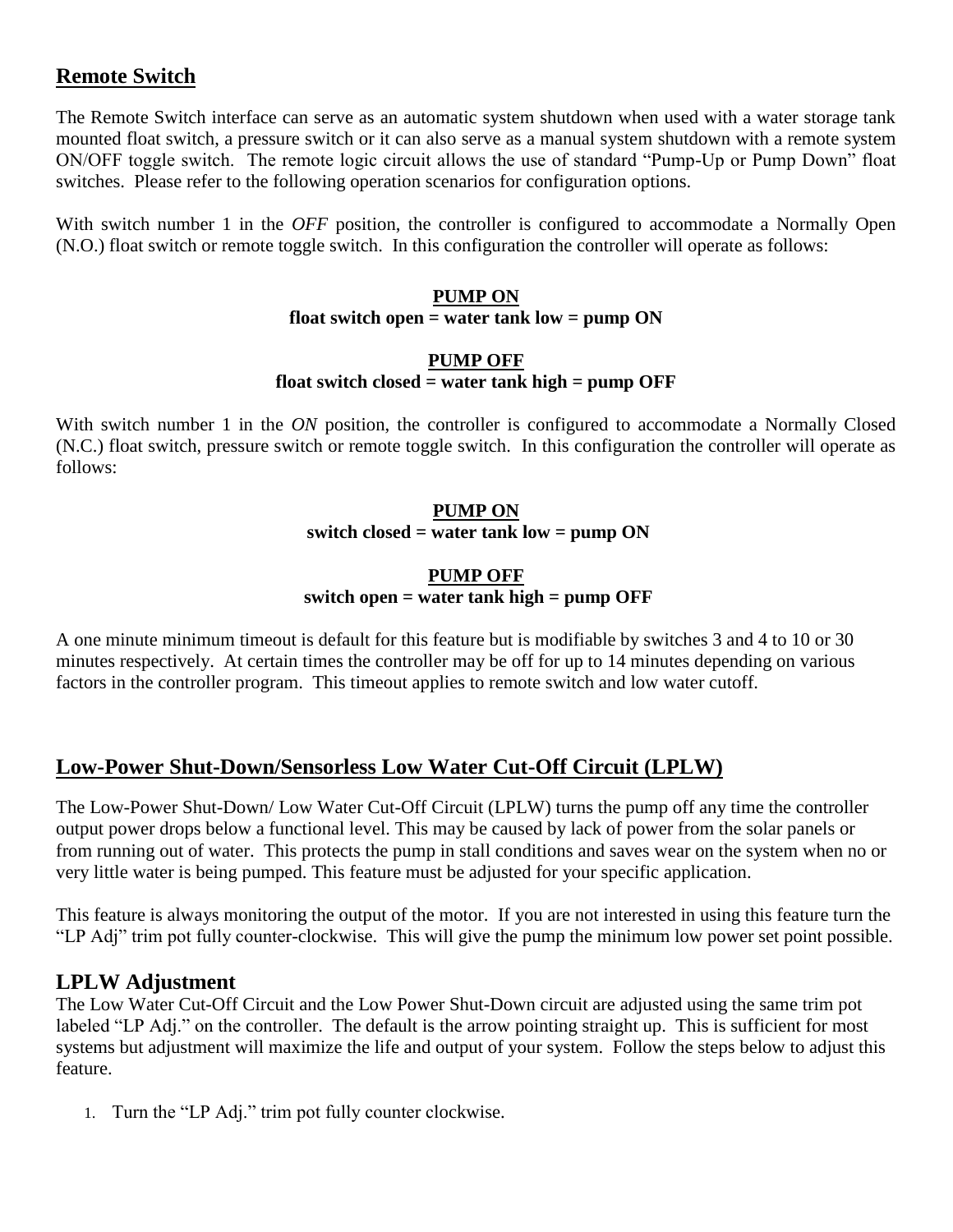- 2. Turn the "Speed Control" trim pot counter clockwise until the pump is pumping the desired minimum flow. This may be down to 0 gal/min but is not recommended for proper pump cooling.
- 3. Turn the "LP Adj." trim pot clockwise until the pump shuts off.
- 4. Reset the "Speed Control" trim pot back to the desired position.

# **Motor Speed Control**

The Output Power Limit Control circuit is used to control the speed of the pump motor and thus the flow rate of the pump. It is primarily used for low producing wells where the pump output is matched to the production rate of the well. However it can also be used any time specific flow rates are required.

# **Motor Speed Control Adjustment**

The purpose of this procedure is to adjust the output power of the controller and thus reduce the water flow of the pump. If tests have shown the pump will out produce the well capacity, then the controller "Speed Control" feature can be used to match the flow rate of the pump to the production of the well.

- 1. With the system installed and controller properly configured, allow the pump to run at full power at mid-day until the pump starts surging.
- 2. Slowly turn the "Speed Control" trim pot located on the face of the controller counter clockwise until the pump stops surging. This is the point where the pump flow rate equals the well production. This process will probably take a few attempts to "balance" the system for optimum water production. If maximum water is not a critical issue you may want to reduce the pumps flow rate an additional 5% to 10% to insure the pump will not run dry.

(NOTE: The trim pot has a10- turn range. It usually takes many complete turns in a counter-clockwise direction before you will notice any change in water output or motor speed).

# **4.0 Troubleshooting**

Sun Pumps, Inc. is dedicated to its customers and will gladly help you trouble shoot any problems with your system. However, especially during the busy summer pumping season, we may not be able to help you right away. Using this trouble shooting guide as your first resource when your system is not working properly can save you valuable time in getting your system fully functional. If at any time however, you are not comfortable performing any of these tasks, or do not fully understand the system, it is better to call than to guess. **Before calling please go through the section below labeled "Before Calling Sun Pumps" and complete the steps there.**

## *CONTROLLER DOES NOT TURN ON*

- 1. Check the LED's on the face of the controller. The top LED, labeled "Power In", should be on. This indicates power is connected to the controller and the polarity is correct. If it is not on, verify that the controller is properly wired, including polarity, and that the input terminals have at least 30 volts. Less than 30 volts at the input terminals and the unit may show no signs of operation. If you do have at least 30 volts in the right polarity, contact Sun Pumps for further assistance.
- 2. If the expected voltage is not present, disconnect the panels from the controller using the disconnect switch and then check any fuses and breakers in the system. Replace blown fuses and reset tripped breakers.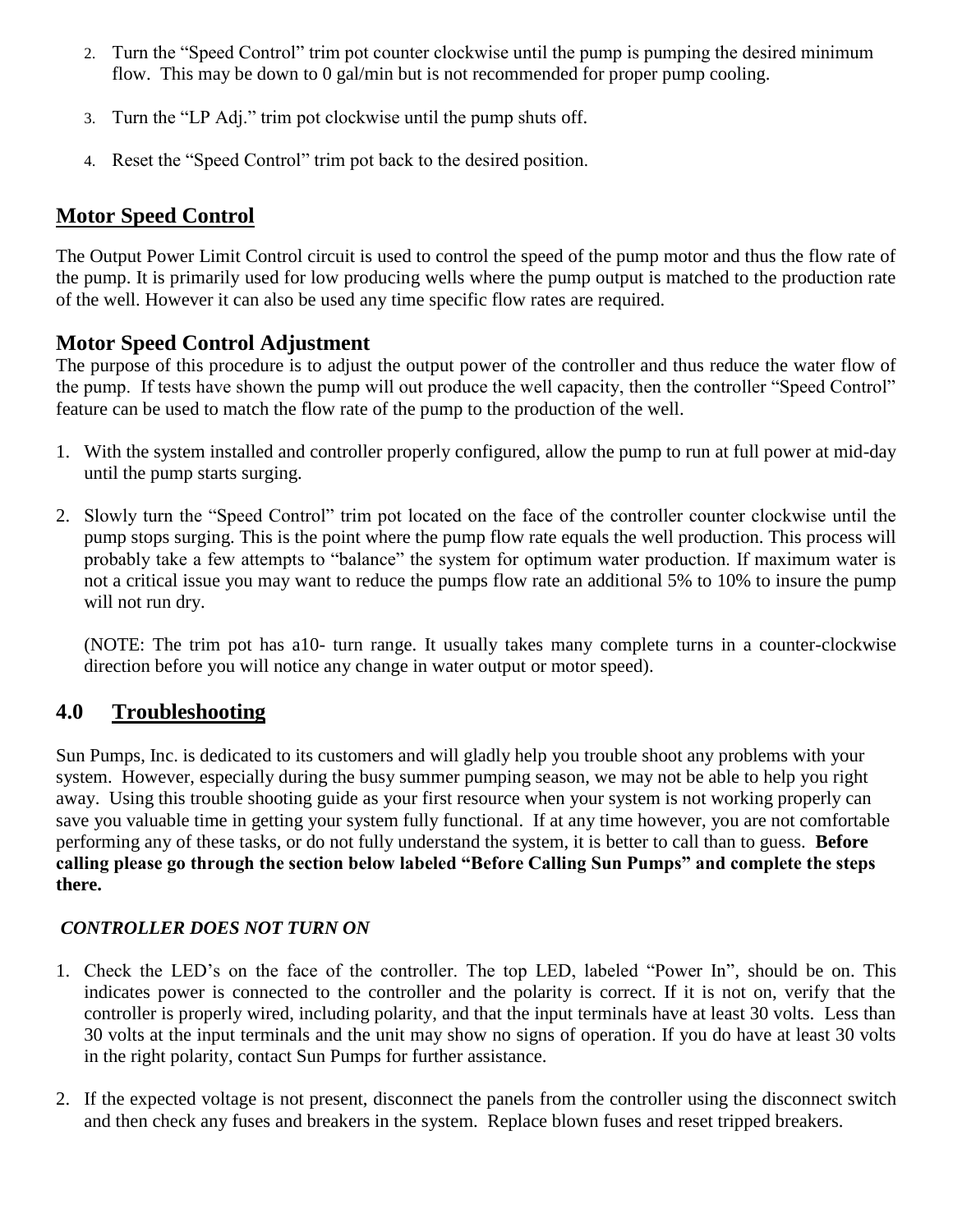3. If there are no blown fuses and no tripped breakers, check the open circuit voltage of your array. If the open circuit voltage is not correct trouble shoot the array to find the problem. If the open circuit voltage is correct, call Sun Pumps for further assistance.

#### *CONTROLLER TURNS ON BUT PUMP DOES NOT RUN*

- 1. Make sure the On/Off switch is in the up position (On). The second LED is labeled "Run". This indicates the pump is running. If it is on, go to the bore hole and listen for the sound of the motor. Check for breaks in the pipe. If you cannot find a problem call Sun Pumps for further assistance.
- 2. Check the fourth LED, labeled "RS Stop"; this is the remote switch shutdown indicator. If it is on, the remote circuit or low water cutoff circuit is preventing the controller from running the pump. Set the #1 and #2 dip switches to off and disconnect the remote switch and low water cutoff. Turn the switch off then back on. If the light goes out and the pump starts, troubleshoot the remote switch and low water cutoff individually. If the pump does not start and the LED is still lit, call Sun Pumps for further assistance.
- 3. Check the fifth LED, labeled "Low Power"; this is the low power shutdown indicator. If it is on, the controller detected a low power or low water condition. The low power shut down is a common occurrence on days which have clouds which block the sun momentarily. First check the input voltage to the controller. Verify that this exceeds the minimum voltage in Table 1. If it does not meet or exceed the minimum voltage, you do not have enough power to start your pump. **Note**: To accurately trouble shoot this feature there should be absolutely no clouds blocking the sun at any time during the following tests. If you have enough input voltage, turn the controller off then on again to reset this fault. If the low power or low water condition still exists then the controller will start but shut down again. Turn the blue pot labeled "LP Adj" all the way counter-clockwise. Cycle the pump off then on. If the pump does not shut down, the low water cutoff was causing the error. If you want to use this feature, readjust the low water cutoff as seen earlier in this manual. If the does not run properly, skip to step 7. Check to verify the pump is not running out of water. If your pump is not running out of water, call Sun Pumps for further assistance.
- 4. If the sixth LED, labeled "Over Current" is on, the controller has exceeded its current limit and shut down. Turning the controller off then on again will reset this fault. If the controller continues to need high current, it will turn itself off again. Verify the nominal voltage of your array. If the calculated Vmp for your array is higher than 200 V, the controller may go into over current. Remove one series panel from each string and try again. Check the pump for a short to ground using an ohm meter and call Sun Pumps for further assistance.
- 5. If the seventh LED, labeled "Fault Condition", is on, this indicates a motor or ground fault fuse error.. Check motor wiring and connections. Also check the ground fault fuse, it may have been blown. Check your system for ground loops and replace the fuse with a 500 VDC 1A rated fuse. If this does not solve the issue, contact Sun Pumps for further assistance.
- 6. Check for proper dip switch settings on your controller. Switches 5, 6, 7, and 8 must be in the off position for proper operation.
- 7. Check for proper controller input voltage. If the pump is not running, the input voltage should be the array open circuit voltage, (Voc). Verify that this voltage is below the maximum input voltage allowed for your controller (model dependent see Table 1). Check the Voc on the label on the back of the solar modules and multiply this figure times the number of modules that are connected in series. This number should be  $+$ . 10% of the measured reading. If it is not then confirm all electrical terminations are tight and secure. Use a DC volt meter to check each solar module for proper open circuit voltage (Voc). A single bad module can drop the voltage and current of an entire string of panels.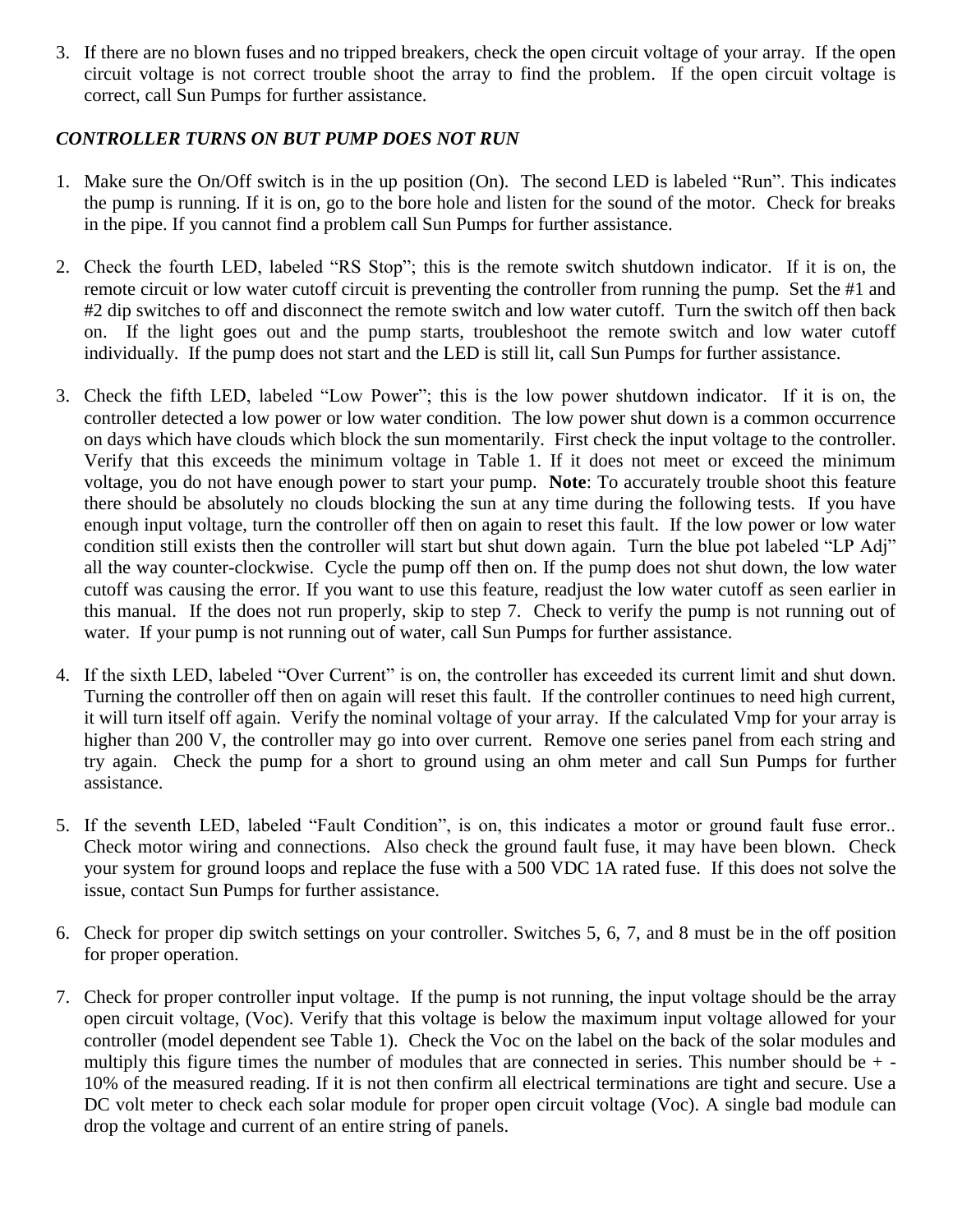#### *PUMP IS RUNNING BUT THE OUTPUT IS LOW*

- 1. Make sure you have full sun light at midday, that there are no clouds and no shadows on any part of the array. Then verify power going into the controller by measuring the voltage and current. Check this against the pump chart for your specific application.
- 2. If the power is correct for your pump model and array size then make sure the pump wires are connected to the proper terminals. If two wires are reversed the motor will be running in reverse. It may still pump but not at the full rated output.
- *3.* If the wires are correct verify that your system does not have any leaks where water can be lost. If you cannot determine the problem, contact Sun Pumps for further assistance.

#### *PUMP DRAWS EXCESSIVE CURRENT (More than the rating of the pump, but less than the rating of the controller)*

- 1. Check wiring diagram for proper connection.
- 2. Check for skinned wires or faulty underwater splice.
- 3. Check for locked motor armature. With the pump out of the well, remove the pump end from the motor (if this is not feasible skip this step and contact Sun Pumps). Allow the controller to attempt to start the motor. If the motor still does not run, contact Sun Pumps for further assistance.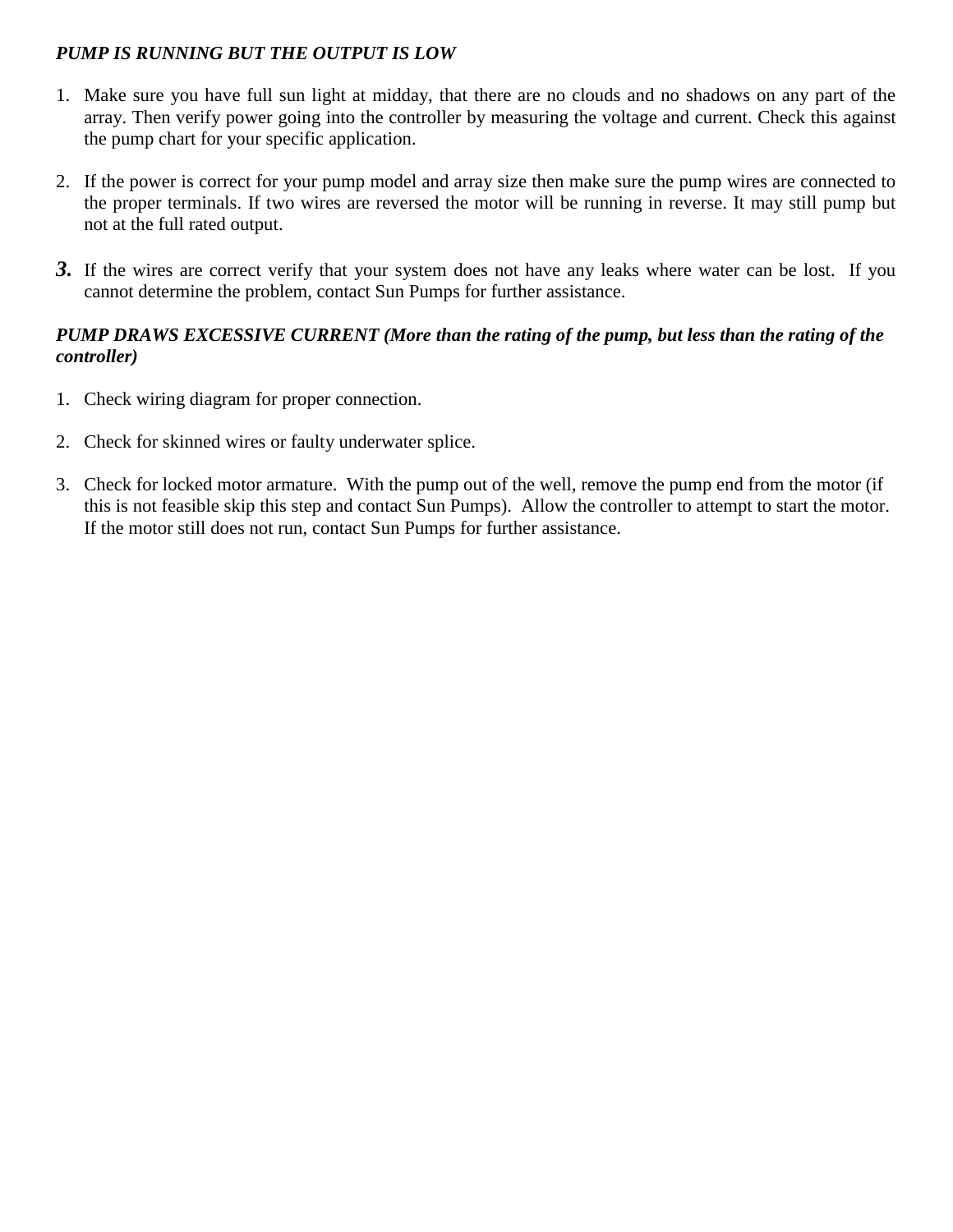#### *4.1 BEFORE CALLING SUNPUMPS*

If at all possible when calling Sun Pumps for technical support there are a few things which will help to speed up the process and help us determine the cause of and solution to the system failure. The best way to get help is to call while you are physically at the location of your pump, have good sunlight, and have a multimeter and a screwdriver with you.

Furthermore, please fill out the form below before calling. This information will provide us with most of the preliminary information we need to help you. If you cannot physically be at the site, filling out the worksheet is a must.

| Pump Model Number:                                                                         |                                                                                                                       |  |
|--------------------------------------------------------------------------------------------|-----------------------------------------------------------------------------------------------------------------------|--|
| <b>Pump Serial Number:</b>                                                                 |                                                                                                                       |  |
| <b>Motor Serial Number:</b><br><u> 1999 - Johann Barbara, martin amerikan basal da</u>     |                                                                                                                       |  |
|                                                                                            |                                                                                                                       |  |
| <b>Software Version</b>                                                                    |                                                                                                                       |  |
| Date Purchased:                                                                            |                                                                                                                       |  |
| <b>Solar Module Specifications:</b>                                                        |                                                                                                                       |  |
| Model Number<br><b>Rated Watts</b>                                                         | <u> 1990 - Johann Barbara, martin amerikan basar dan berasal dalam basar dalam basar dalam basar dalam basar dala</u> |  |
| Voc                                                                                        |                                                                                                                       |  |
| Vmp                                                                                        | <u> 1989 - Johann John Stone, mars and de Brasilian (b. 1989)</u>                                                     |  |
| <b>Isc</b>                                                                                 |                                                                                                                       |  |
| Imp                                                                                        |                                                                                                                       |  |
| Solar Modules Connected in Series $\_\_\_\_\_$ X Voc $\_\_\_\_\_\_ = \_\_\_\_\_$ Array Voc |                                                                                                                       |  |
| Solar Modules Connected in Series $\_\_\_\_$ X Vmp $\_\_\_\_\_ = \_\_\_\_$ Array Vmp       |                                                                                                                       |  |
|                                                                                            |                                                                                                                       |  |
|                                                                                            |                                                                                                                       |  |
| <b>Well Specifications:</b>                                                                |                                                                                                                       |  |
| Well Depth                                                                                 | the control of the control of the control of the control of the control of                                            |  |
| <b>Well Diameter</b>                                                                       |                                                                                                                       |  |
| <b>Static Water Level</b>                                                                  | <u> 1989 - Johann Barbara, martin amerikan basar dan berasal dalam basar dalam basar dalam basar dalam basar dala</u> |  |
| Pumping Level                                                                              |                                                                                                                       |  |
| <b>Pump Setting</b>                                                                        |                                                                                                                       |  |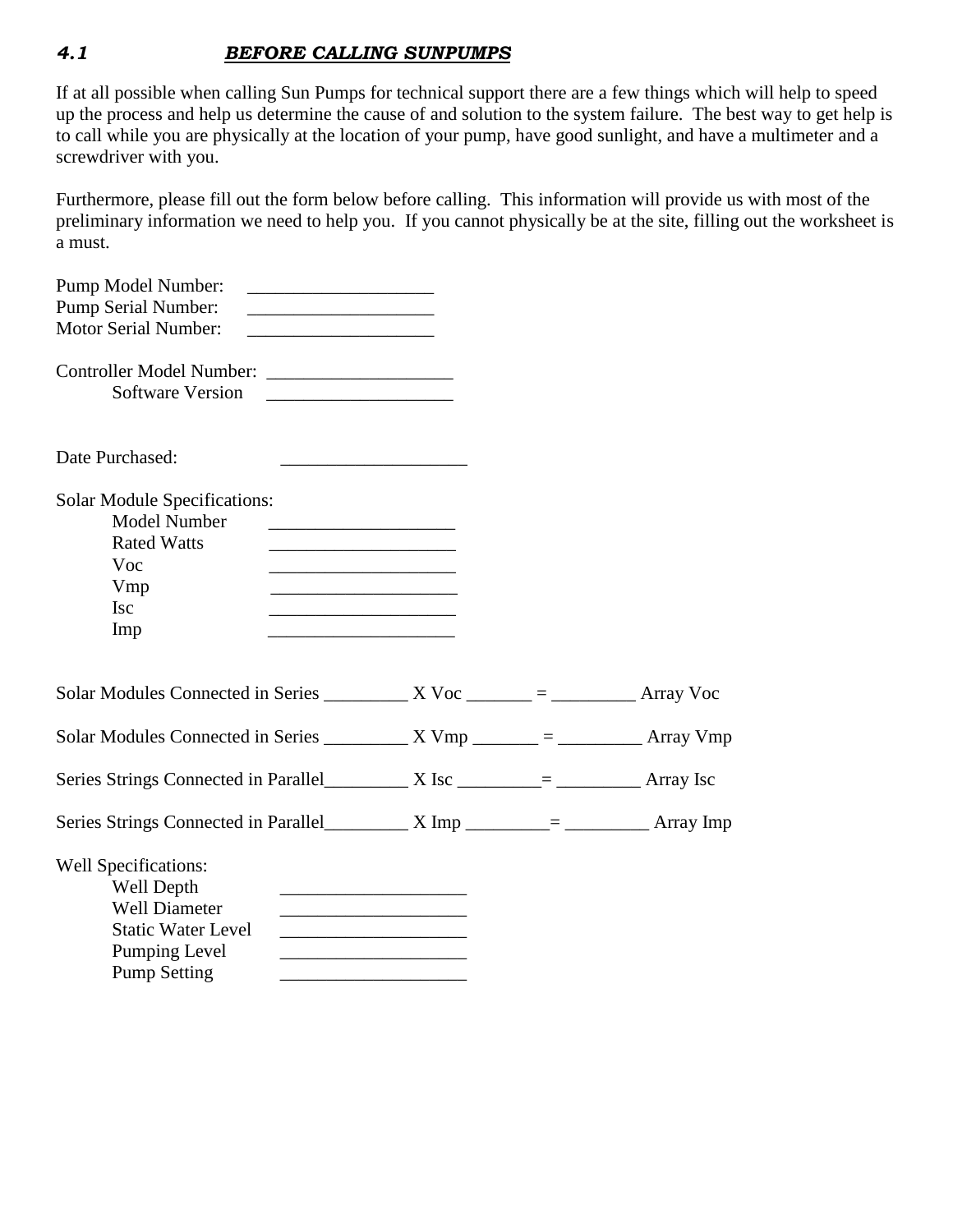# **5.0 Technical Specifications**

| Model         | Max Input Voltage | Max Power |
|---------------|-------------------|-----------|
| PCA-60BLS-M2  | 100               | 840       |
| PCA-120BLS-M2 | <b>200</b>        | 1500      |

Maximum ambient temperature is 120 F.

## **Controller Dimensions and Weight**

|               | Width         |      |     | Height    | Length            | Weight |     |
|---------------|---------------|------|-----|-----------|-------------------|--------|-----|
| Model         | <i>Inches</i> | cm   |     | Inches cm | Inches cm         | Pounds | kg  |
| PCA-60BLS-M2  | 6.3           | 16.1 |     |           | 4.2 10.7 7.7 19.5 | $-4.2$ | 19. |
| PCA-120BLS-M2 | 6.3           | 16.1 | 4.2 |           | 10.7 7.7 19.5     | 4.2    | 19. |

## **For future reference, please list your system data before installing the pump.**

| <b>Installation Date</b> | <b>Static Water Level</b>       |
|--------------------------|---------------------------------|
| Pump Model_              | Pumping Level                   |
| Pump Serial No.          | <b>Additional Vertical Lift</b> |
| <b>Controller Model</b>  | Pump Depth_                     |
| Controller Serial No.    | <b>Total Dynamic Head</b>       |
| Warranty Card No.        | Well Depth                      |